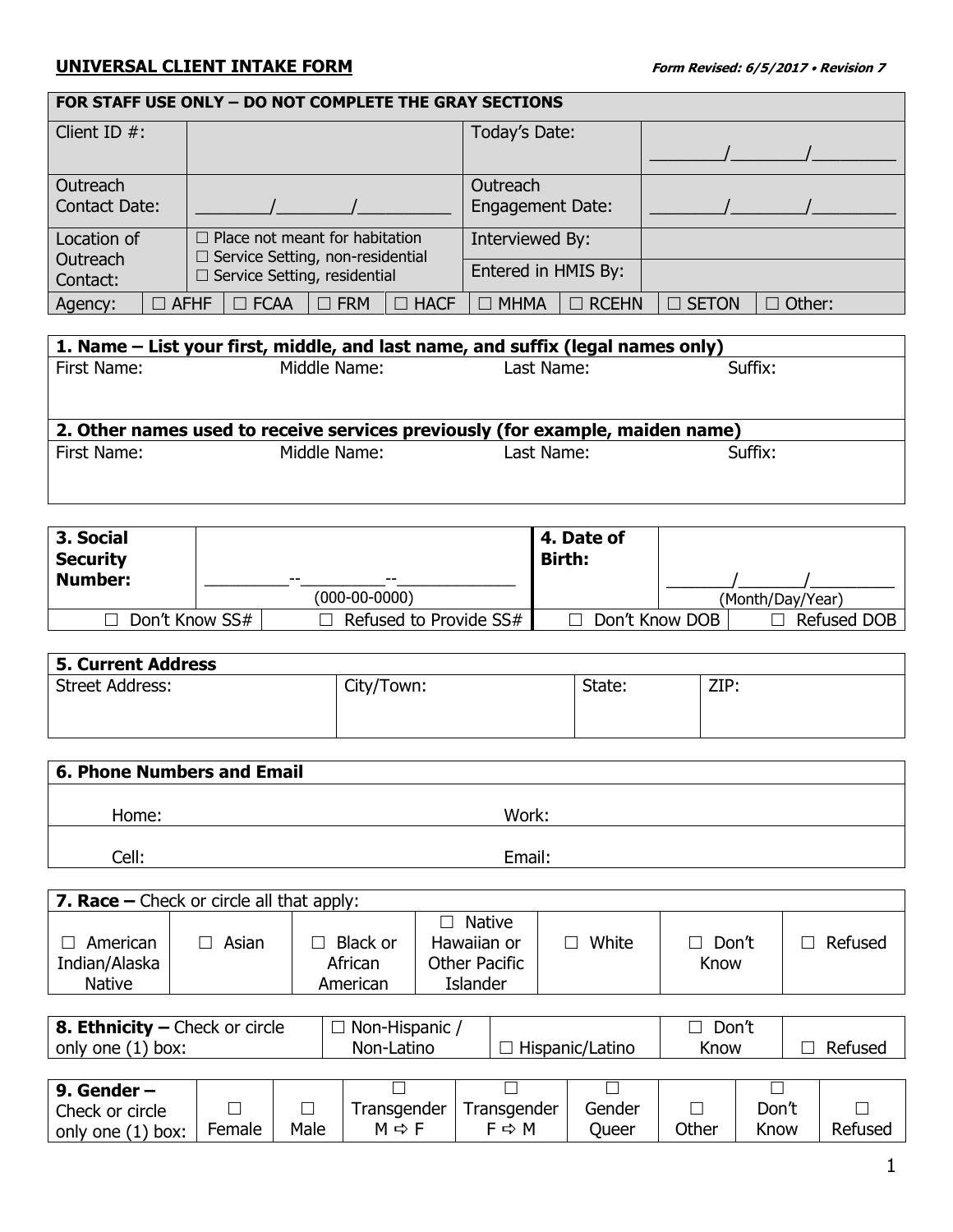| <b>10. Family Type</b> $-\Box$ Single $\Box$ Single $\Box$ Two Parent $\Box$ Single $\Box$ Two Adults |                                         |  |                                                               |  |
|-------------------------------------------------------------------------------------------------------|-----------------------------------------|--|---------------------------------------------------------------|--|
| Check only 1 box:                                                                                     | Parent Female   Parent Male   Household |  | $\mid$ Person $\mid$ – NO Children $\mid$ $\Box$ Other $\mid$ |  |

| $\,$ 11. Family Size $-$<br>Number in Family: | $\Box$ One (1) Person | $\Box$ Two (2)   | $\Box$ Three (3)         | $\Box$ Four (4) |
|-----------------------------------------------|-----------------------|------------------|--------------------------|-----------------|
| $\Box$ Five (5)                               | $\Box$ Six (6)        | $\Box$ Seven (7) | $\Box$ Eight (8) or more | $\Box$ Refused  |

| 12. Veteran Status - Have you been on Active Duty in                      |      |            | Don't  |                  |
|---------------------------------------------------------------------------|------|------------|--------|------------------|
| <b>the U.S. Armed Forces?</b> – Check or circle only one (1) box: $\vert$ | No l | $\Box$ Yes | Know I | $\Box$ Refused I |
|                                                                           |      |            |        |                  |

| 13. Disabling Condition $-$ Do you have a Disability or           |       |            | □ Don't ' |                     |
|-------------------------------------------------------------------|-------|------------|-----------|---------------------|
| <b>Disabling Condition?</b> – Check or circle only one $(1)$ box: | ∣ No∣ | $\Box$ Yes |           | Know $\Box$ Refused |

| 14. Source and Amount of Income – How much did you earn from any of the following sources in |    |                                               |    |  |  |
|----------------------------------------------------------------------------------------------|----|-----------------------------------------------|----|--|--|
| the last 30 days:                                                                            |    |                                               |    |  |  |
| Earned Income                                                                                | \$ | <b>TDAP</b>                                   | \$ |  |  |
| Unemployment Insurance                                                                       | \$ | Social Security                               | \$ |  |  |
| <b>SSI</b>                                                                                   | \$ | <b>Veteran's Pension</b>                      | \$ |  |  |
| <b>SSDI</b>                                                                                  | \$ | Pension from Former Job                       | \$ |  |  |
| Veteran's Disability                                                                         | \$ | Child Support                                 | \$ |  |  |
| Private Disability Insurance                                                                 | \$ | Alimony                                       | \$ |  |  |
| <b>Worker's Compensation</b>                                                                 | \$ | Other:                                        | \$ |  |  |
| <b>TCA or TANF</b>                                                                           | \$ | Other:                                        | \$ |  |  |
| <b>Total Monthly Income:</b>                                                                 | \$ | ←←← How much did you earn last <b>MONTH</b> ? |    |  |  |

| 15. What is the highest level of<br>school completed? - Check or circle<br>only one (1) box: |     | $\Box$ No Schooling<br>Completed    | $\Box$ Nursery School<br>to 4 <sup>th</sup> Grade | $\Box$ 5 <sup>th</sup> or 6 <sup>th</sup> Grade |
|----------------------------------------------------------------------------------------------|-----|-------------------------------------|---------------------------------------------------|-------------------------------------------------|
| $\Box$ 7 <sup>th</sup> or 8 <sup>th</sup> Grade $\Box$ 9 <sup>th</sup> Grade                 |     | 10 <sup>th</sup> Grade<br>$\Box$    | $\Box$ 11 <sup>th</sup> Grade                     | $\Box$ 12 <sup>th</sup> Grade, No<br>Diploma    |
| $\Box$ High School<br>Diploma                                                                | GED | Post-Secondary<br>$\perp$<br>School | $\Box$ Don't Know                                 | Refused                                         |

| <b>16. Health Insurance</b> – check or circle all health care benefits that you have: |                                        |          |                                         |                                 |                                      |                                           |
|---------------------------------------------------------------------------------------|----------------------------------------|----------|-----------------------------------------|---------------------------------|--------------------------------------|-------------------------------------------|
|                                                                                       | $\Box$ Maryland                        |          |                                         | $\Box$ Employer-                | $\Box$ Health                        |                                           |
| $\Box$ Medical<br>Assistance (MA)<br><b>HealthChoice</b>                              | Children's<br>Health Program<br>(MCHP) | Medicare | $\Box$ VA<br>Medical<br><b>Services</b> | Provided<br>Health<br>Insurance | Insurance<br>through<br><b>COBRA</b> | $\Box$ Private<br>Pay Health<br>Insurance |

| 17. Who could we contact in the event of an emergency: |                                     |               |  |
|--------------------------------------------------------|-------------------------------------|---------------|--|
| Name:                                                  |                                     | Relationship: |  |
| Phone $# 1$ :                                          |                                     | Phone $# 2$ : |  |
|                                                        | Other emergency contact or address: |               |  |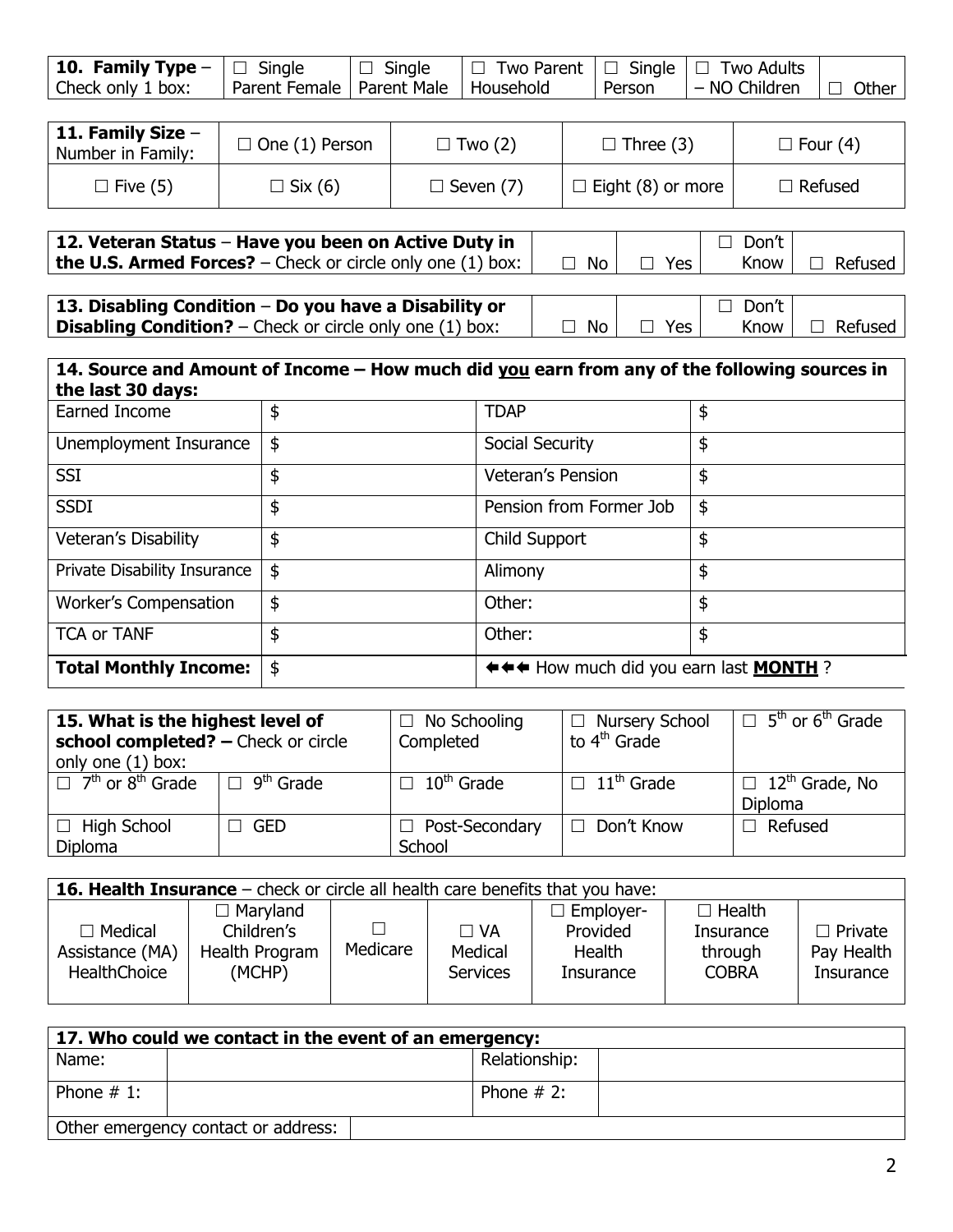| 18. Family Members - Please list all family members that currently live with you: |                                       |                                                       |              |  |  |
|-----------------------------------------------------------------------------------|---------------------------------------|-------------------------------------------------------|--------------|--|--|
| Name - First/Middle Initial/Last                                                  | Date of<br><b>Birth</b><br>(if known) | <b>Social Security</b><br><b>Number</b><br>(if known) | Relationship |  |  |
| 1.                                                                                |                                       |                                                       |              |  |  |
| 2.                                                                                |                                       |                                                       |              |  |  |
| 3.                                                                                |                                       |                                                       |              |  |  |
| 4.                                                                                |                                       |                                                       |              |  |  |
| 5.                                                                                |                                       |                                                       |              |  |  |
| 6.                                                                                |                                       |                                                       |              |  |  |
| 7.                                                                                |                                       |                                                       |              |  |  |
| 8.                                                                                |                                       |                                                       |              |  |  |
| 9.                                                                                |                                       |                                                       |              |  |  |
| 10.                                                                               |                                       |                                                       |              |  |  |

## **FOR STAFF USE ONLY – DO NOT COMPLETE THE GRAY SECTIONS – THIS SECTION WILL BE COMPLETED DURING AN INTERVIEW WITH AN AGENCY STAFF MEMBER**

| <b>19. Current Living Situation/Housing Status</b> – Check or circle only one $(1)$ box:        |                                                  |                                                             |                                     |  |  |
|-------------------------------------------------------------------------------------------------|--------------------------------------------------|-------------------------------------------------------------|-------------------------------------|--|--|
| <b>Homeless</b>                                                                                 | At Imminent Risk of<br>$\perp$<br>Losing Housing | $\Box$ Homeless Only Under<br><b>Other Federal Statutes</b> | $\Box$ Fleeing Domestic<br>Violence |  |  |
| $\Box$ At-Risk of<br>Homelessness                                                               | <b>Stably Housed</b><br>$\Box$                   | $\Box$ Client Doesn't Know                                  | $\Box$ Client Refused               |  |  |
| If STABLY HOUSED, does the client rent or own the<br>housing? Check or circle only one (1) box: |                                                  | Rent<br>$\Box$                                              | Own                                 |  |  |
| <b>Housing Notes:</b>                                                                           |                                                  |                                                             |                                     |  |  |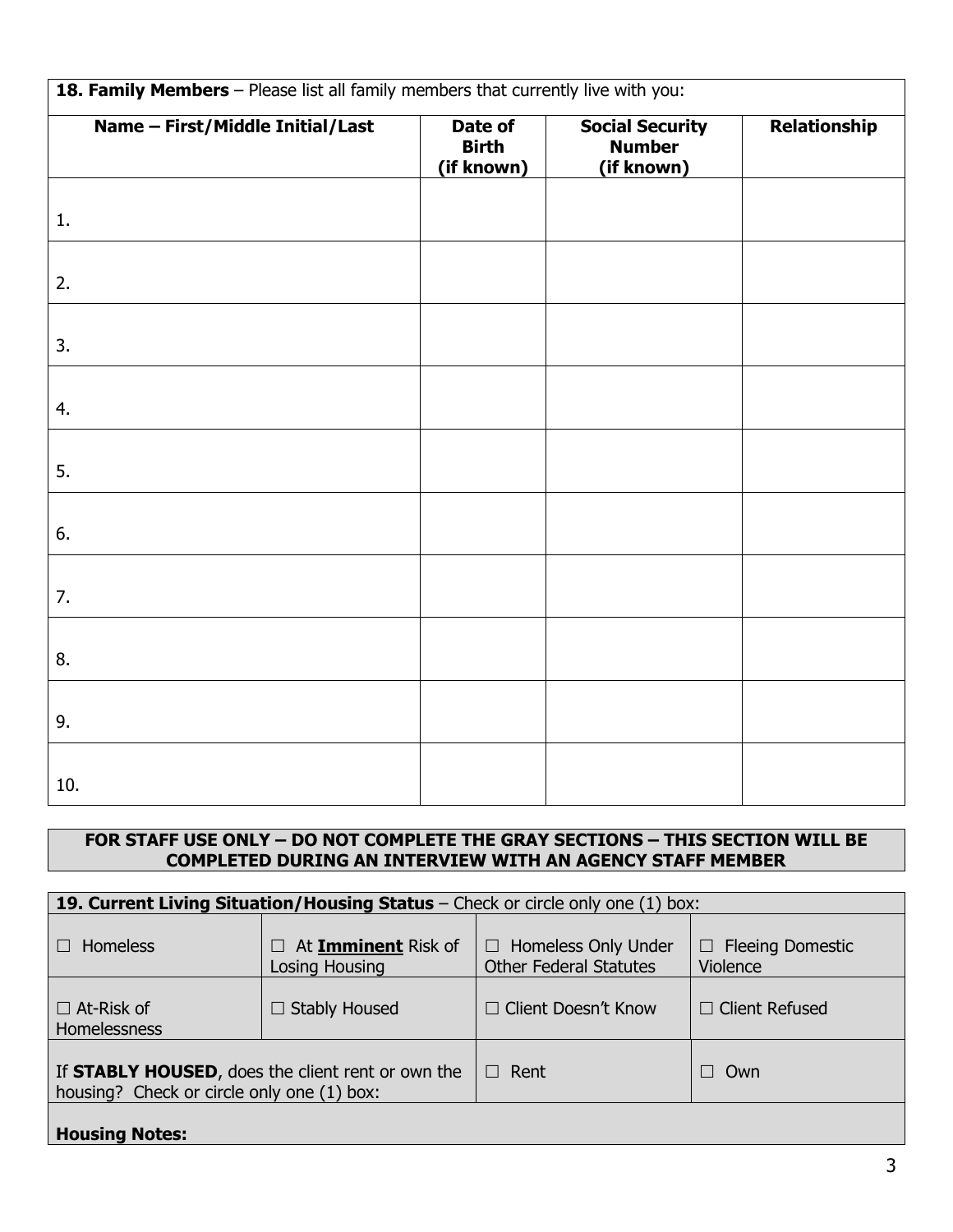|                                                                                | 20. Type of Most Recent Residence - Where did you stay<br>last night? $-$<br>Check only one (1) box: |                                                                                                              |                                                                                 |                                                                            |                                                                      |                                                                     |
|--------------------------------------------------------------------------------|------------------------------------------------------------------------------------------------------|--------------------------------------------------------------------------------------------------------------|---------------------------------------------------------------------------------|----------------------------------------------------------------------------|----------------------------------------------------------------------|---------------------------------------------------------------------|
| $\Box$ Emergency                                                               | $\Box$ Foster                                                                                        | Hospital<br>$\Box$                                                                                           | Hotel or<br>$\Box$                                                              | Jail,<br>H.                                                                | $\Box$ Long-                                                         | Owned by<br>$\Box$                                                  |
| <b>Shelter</b>                                                                 | Care Home or                                                                                         | or Residential                                                                                               | Motel Paid for                                                                  | Prison or                                                                  | Term Care                                                            | Client, No                                                          |
| Including                                                                      | <b>Foster Care</b>                                                                                   | Non-psychiatric                                                                                              | Without a                                                                       | <b>Juvenile</b>                                                            | Facility or                                                          | Ongoing                                                             |
| Hotel/Motel                                                                    | <b>Group Home</b>                                                                                    | Medical                                                                                                      | Voucher $-$                                                                     | Detention                                                                  | <b>Nursing</b>                                                       | <b>Housing</b>                                                      |
| <b>Vouchers</b>                                                                |                                                                                                      | Facility                                                                                                     | Self-Pay                                                                        | Center                                                                     | Home                                                                 | Subsidy                                                             |
| $\Box$ Owned by<br>Client, With<br>Ongoing<br>Housing<br>Subsidy               | Permanent<br>$\Box$<br>Housing for<br>Formerly<br><b>Homeless</b><br>Persons                         | Place Not<br>$\Box$<br>Meant for<br>Habitation $-$<br>vehicle, streets,<br>outdoors, empty<br>building, etc. | Psychiatric<br>$\Box$<br>Hospital or<br>Other<br>Psychiatric<br>Facility        | Rental by<br>$\Box$<br>Client, No<br>Ongoing<br>Housing<br>Subsidy         | Rental by<br>П<br>Client, With<br>VASH <sup>*</sup><br>Subsidy       | Rental by<br>П<br>Client, With<br>GPD TIP**<br>Subsidy              |
| $\Box$ Rental by<br>Client, With<br><b>Other Ongoing</b><br>Housing<br>Subsidy | Residential<br>$\Box$<br>Project or<br>Halfway House<br>with No<br><b>Homeless</b><br>Criteria       | $\Box$ Safe<br>Haven                                                                                         | Staying or<br>П<br>Living in a<br>Family<br>Member's<br>Room, Apt.,<br>or House | Staying or<br>$\Box$<br>Living in a<br>Friend's<br>Room, Apt.,<br>or House | Substance<br>П.<br>Abuse<br>Treatment<br>Facility or<br>Detox Center | Transitional<br>$\Box$<br>Housing for<br><b>Homeless</b><br>Persons |
| Other<br>П                                                                     | $\Box$ Client<br>Doesn't Know                                                                        | $\Box$ Client<br>Refused                                                                                     | If "Other"<br>Specify:                                                          |                                                                            |                                                                      |                                                                     |

\* Veteran's Administration Supportive Housing (VASH) \*\* Grant and Per Diem (GPD) Transition in Place (TIP) Program

| <b>21. Length of Stay at Most Recent Residence (see above)</b> – Check or circle only one (1) box: |                                                     |                                                              |                                              |                                                   |                                     |                                  |                          |
|----------------------------------------------------------------------------------------------------|-----------------------------------------------------|--------------------------------------------------------------|----------------------------------------------|---------------------------------------------------|-------------------------------------|----------------------------------|--------------------------|
| $\Box$ One (1)<br>day or less                                                                      | $\square$ Two<br>$(2)$ days<br>to one $(1)$<br>week | $\Box$ More<br>than $1$<br>week, but<br>less than 1<br>month | $\Box$ One (1)<br>to 3 months $\vert$ than 3 | $\Box$ More<br>months, but<br>less than 1<br>vear | $\Box$ One (1)<br>vear or<br>longer | $\Box$ Client<br>Doesn't<br>Know | $\Box$ Client<br>Refused |

| 22. ZIP Code of Last Permanent Residence:<br>(Downtown Frederick is 21701) | ZIP:                            |  |
|----------------------------------------------------------------------------|---------------------------------|--|
| $\Box$ Client Doesn't Know ZIP Code                                        | $\Box$ Client Refused to Answer |  |

| 23. Is the Client Entering or Enrolling in a Program from the Streets, an Emergency Shelter, or a |           |                         |                  |                           |  |
|---------------------------------------------------------------------------------------------------|-----------|-------------------------|------------------|---------------------------|--|
| <b>Safe Haven Project?</b>                                                                        |           | Check only one (1) box: |                  |                           |  |
| $\Box$ Yes                                                                                        | $\Box$ No | U □ Client Doesn't Know | □ Client Refused | $\Box$ Data Not Collected |  |

| <b>24. If "Yes" to Question 23.</b> – "Client entered/enrolled from the streets, |              |
|----------------------------------------------------------------------------------|--------------|
| emergency shelter or safe haven" - <b>What is approximate entry date:</b>        | (mm/dd/yyyy) |

| 25. Regardless of where the client stayed last night, what is the <b>number of times</b> the client has been on the |                            |                       |                           |  |  |
|---------------------------------------------------------------------------------------------------------------------|----------------------------|-----------------------|---------------------------|--|--|
| streets, in Emergency Shelter, or a Safe Haven Project in the past three (3) years including today?                 |                            |                       |                           |  |  |
| $\Box$ Never in the 3 years                                                                                         | $\Box$ One time            | $\Box$ Two times      | $\Box$ Three times        |  |  |
| $\Box$ Four or more times                                                                                           | $\Box$ Client doesn't know | $\Box$ Client refused | $\Box$ Data not collected |  |  |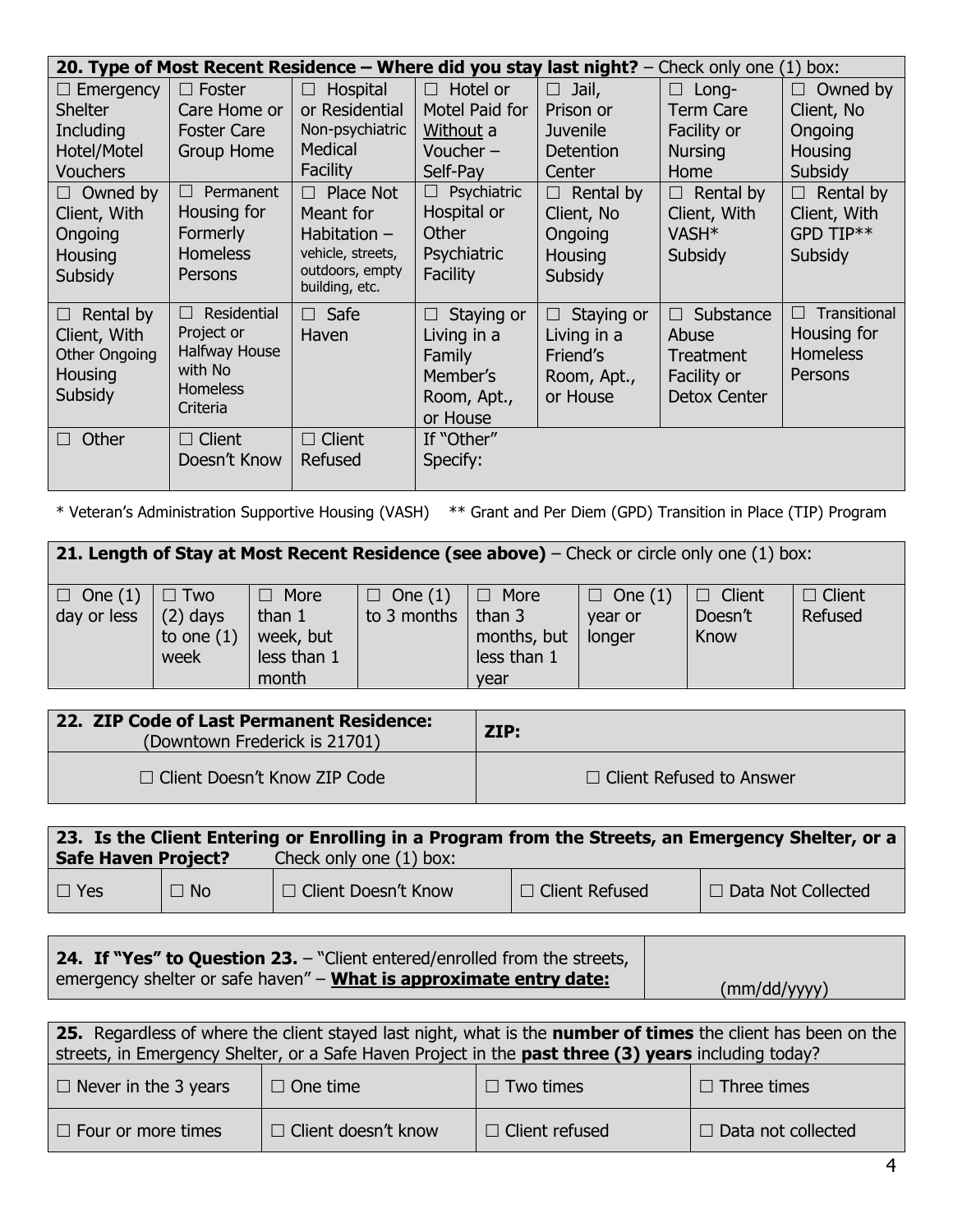| 26. Total number of months the client has been homeless on the streets, in Emergency Shelter, or a Safe |           |           |           |                                  |                                  |                          |                              |  |
|---------------------------------------------------------------------------------------------------------|-----------|-----------|-----------|----------------------------------|----------------------------------|--------------------------|------------------------------|--|
| Haven Project in the past three (3) years?<br>Check only one (1) box:                                   |           |           |           |                                  |                                  |                          |                              |  |
| $\Box$ One time<br>(this is $1st$<br>month)                                                             | $\Box$ 2  | $\Box$ 3  | $\Box$ 4  | $\Box$ 5                         | T 6                              | $\Box$ 7                 | $\Box$ 8                     |  |
| $\Box$ 9                                                                                                | $\Box$ 10 | $\Box$ 11 | $\Box$ 12 | $\Box$ More<br>than 12<br>months | $\Box$ Client<br>doesn't<br>know | $\Box$ Client<br>refused | $\Box$ Data not<br>collected |  |

# **27. Project or Program Entry Date: 28. Project or Program Exit Date: Entry and Exit Notes:**

### **29. Destination – Where will you stay after exiting project?** – Check only one (1) box:  $\square$  Emergency Shelter **Including** Hotel/Motel **Vouchers**  $\Box$  Foster Care Home or Foster Care Group Home  $\Box$  Hospital or Residential Non-psychiatric **Medical Facility**  $\Box$  Hotel or Motel Paid for Without a Voucher – Self-Pay  $\Box$  Jail, Prison or Juvenile **Detention Center**  Long-Term Care Facility or **Nursing** Home  $\Box$  Owned by Client, No Ongoing **Housing Subsidy**  $\Box$  Owned by Client, With Ongoing **Housing Subsidy**  $\Box$  Permanent Housing for Formerly **Homeless Persons**  $\Box$  Place Not Meant for Habitation – vehicle, streets, outdoors, empty building, etc.  $\Box$  Psychiatric Hospital or **Other Psychiatric Facility**  $\Box$  Rental by Client, No Ongoing **Housing Subsidy**  $\Box$  Rental by Client, With VASH\* **Subsidy**  $\Box$  Rental by Client, With GPD TIP\*\* **Subsidy**  $\Box$  Rental by Client, With Other Ongoing **Housing Subsidy**  $\Box$  Residential Project or Halfway House with No **Homeless Criteria**  $\Box$  Safe Haven  $\Box$  Staying or Living in a Family, Permanent **Tenure**  $\Box$  Staying or Living in a Family, **Temporary Tenure**  $\Box$  Staying or Living with Friends, Permanent **Tenure**  $\Box$  Staying or Living with Friends, **Temporary Tenure**  $\square$  Moved from HOPWA Funded Project to HOPWA PH  $\square$  Moved from HOPWA Funded Project to HOPWA TH  $\Box$  Substance Abuse **Treatment** Facility or Detox Center  $\Box$  Transitional Housing for Homeless **Persons**  $\Box$  Deceased  $\Box$  No Exit **Interview Completed**  $\Box$  Client Doesn't Know  $\Box$  Client Refused  $\Box$  Other  $\Box$  If "Other" Specify:

| 30. Relationship to Head of Household |                   |                    |                   |                    |  |  |  |  |
|---------------------------------------|-------------------|--------------------|-------------------|--------------------|--|--|--|--|
| $\Box$ Self (head of                  | $\Box$ Head of    | $\Box$ Head of     | $\Box$ Head of    | $\Box$ Other: Non- |  |  |  |  |
| household)                            | household's child | household's spouse | household's other | relation member    |  |  |  |  |
|                                       |                   | or partner         | relation member   |                    |  |  |  |  |

| 31. Sexual Orientation – Optional - Required for FCAA Community Health Center Patients ONLY |              |                 |                                   |                   |                |  |  |
|---------------------------------------------------------------------------------------------|--------------|-----------------|-----------------------------------|-------------------|----------------|--|--|
| $\Box$ Lesbian, Gay $\Box$ Straight or<br>or Homosexual                                     | Heterosexual | $\Box$ Bisexual | $\Box$ Other or<br>something else | $\Box$ Don't Know | $\Box$ Refused |  |  |